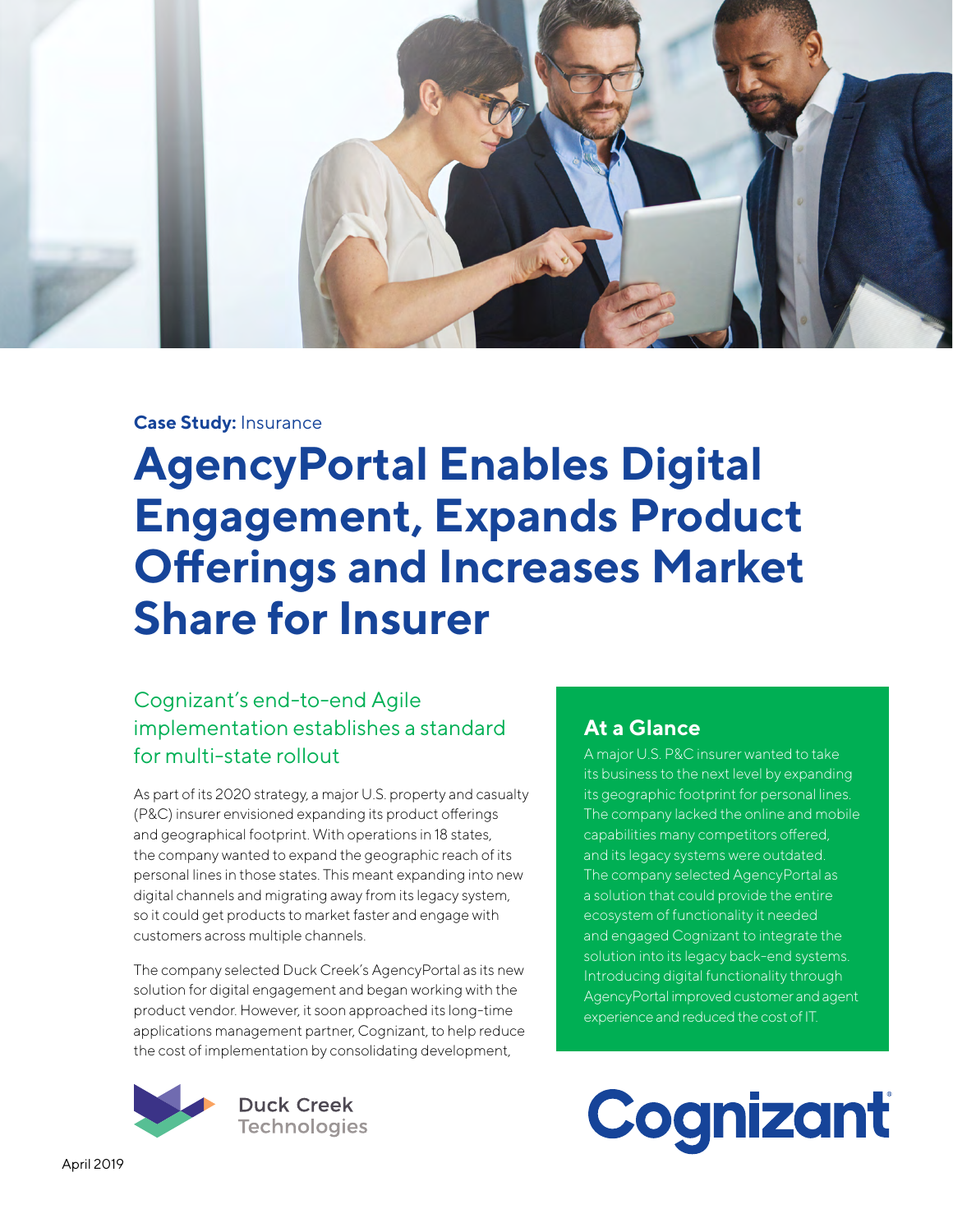testing, support and infrastructure services in an end-to-end systems integration. Cognizant's prior AgencyPortal implementation experience, P&C industry expertise and digital capabilities were key differentiators.

## **AgencyPortal capabilities improve lead time by 300%**

Cognizant partnered with Duck Creek and the insurer to orchestrate an end-to-end Agile product implementation, integrating the AgencyPortal digital engagement solution with the company's legacy policy administration back-end system. In addition, Cognizant helped the company integrate with new third-party data collection providers. The implementation created an end-to-end flow across processes, quality engineering and services, creating a comprehensive solution for the company's personal lines.

This new implementation offers customers and agents self-service options to obtain quotes and issue policies online, reducing cycle time, improving underwriting efficiency and risk evaluation, and providing a better customer and agent experience. In addition, Cognizant enabled STP, which optimized the company's workforce and enabled Cognizant to meet the company's mandate of achieving 95% STP to reduce underwriting involvement. A sales cycle that previously took three to four days to complete using the legacy system takes only 24 hours with AgencyPortal — a 300% improvement in lead time that led to a 7% savings in operational costs.

The AgencyPortal deployment to the first state took 16 months. However, once the functionality was established, minor changes could be made and the portal deployed to subsequent states more quickly. Rollout to the second state took only six

### **Key highlights include:**

- **•** Achieved 95% straight-through processing (STP)
- **•** Improved lead time 300%
- **•** Reduced operational costs by 6% to 8%
- **•** Introduced three new product offerings
- **•** Increased customer base by 4% to 6% through expansion into a new state
- **•** Reduced cost of implementation by 12% to 18% due to vendor consolidation
- **•** Reduced IT spend by 5% to 8% through applications portfolio rationalization

months, and subsequent states were grouped and collectively deployed in three months. Cognizant plans to implement AgencyPortal to all 18 states in which the company operates and, to date, has added one additional state as the company begins expanding its geographic footprint over the course of the four-year project.

AgencyPortal also enabled the company to add three additional products, increasing its customer base by about 5%. Engaging Cognizant enabled vendor consolidation which reduced the cost of implementation by 12% to 18%, and AgencyPortal's single application solution enabled Cognizant to rationalize the company's applications portfolio and reduce IT spend by 5% to 8%.